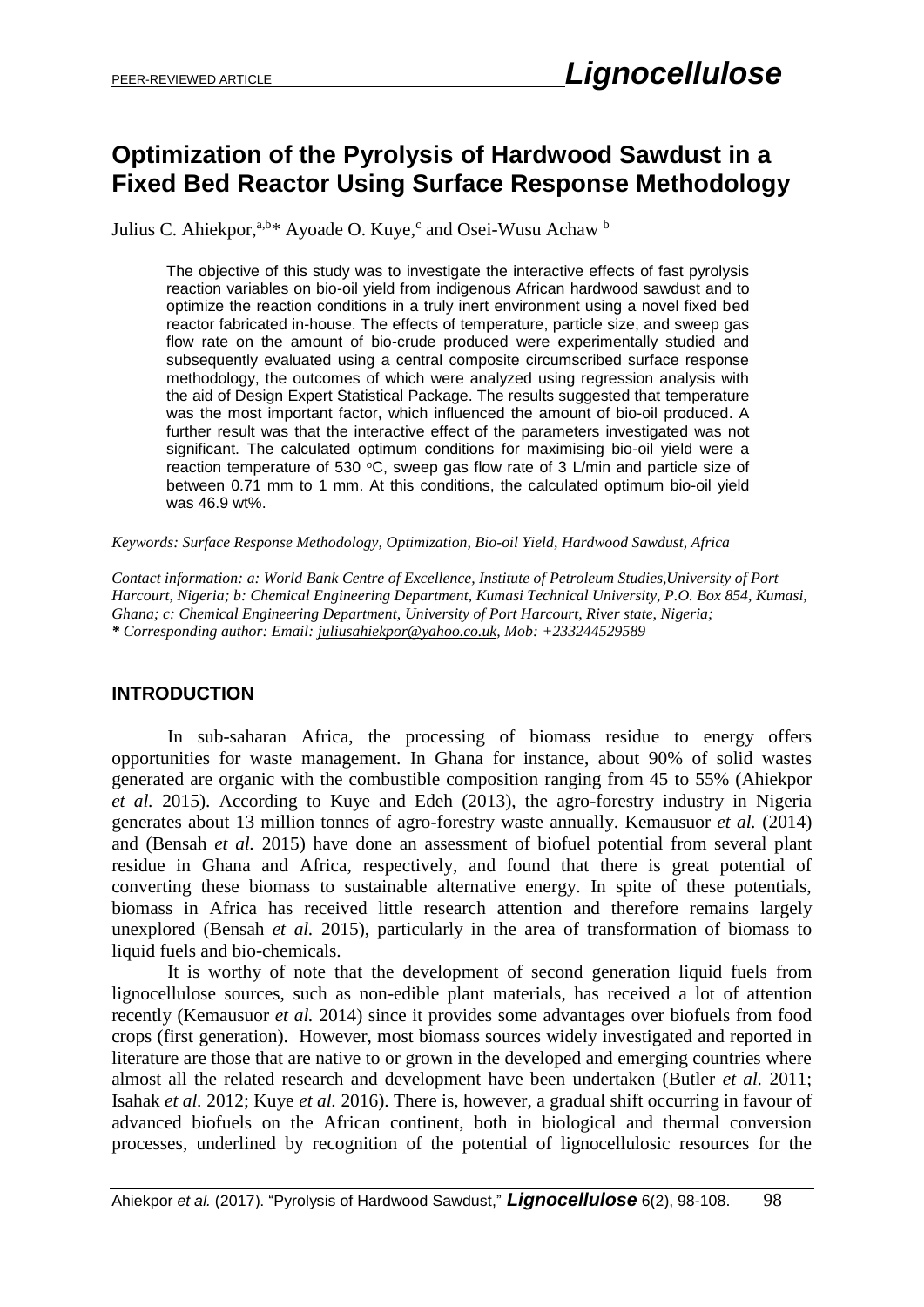sustainable production of biofuels and biochemicals in the near future (Bensah *et al.* 2015; Kuye *et al.* 2016).

Recently, researchers in Africa are making efforts to study the pyrolysis process from different feedstocks. Ogunjobi and Lajide (2013), Adegoke *et al*. (2014), and Ogunsina *et al*.(2014) have converted corn cob, wood residue, and palm fruit bunches to bio-oil respectively using the slow pyrolysis in Nigeria. Osayi *et al*. (2015) reported using fast pyrolysis in a fixed bed to pyrolyze natural rubber in South Africa where the increase in temperature was 15  $^{\circ}$ C per minute, while Kuye *et al.* (2016) converted softwood and hardwood sawdust to bio-oil in a fixed bed reactor using fast pyrolysis in Nigeria.

With the paradigm shift towards the use of fast pyrolysis for biomass conversion to bio-crude oils, there is the need for more research locally to understand the conversion of the large amounts of biomass waste into bio-oil for productive uses and further processing, in Africa in general and Nigeria in particular. In this regard, this study sought to optimize the reaction conditions during pyrolysis in a truly inert environment using a novel fixed bed reactor fabricated in-house and to investigate the interactive effects of fast pyrolysis reaction variables on bio-oil yield.

#### **MATERIAL AND METHODS**

#### **Experimental Apparatus and Procedure**

A vertical fixed bed reactor was designed, fabricated, and used to perform the pyrolysis experiments. The laboratory scale reactor was made from stainless steel, and the internal diameter and length were 130 mm and 100 mm respectively capable of processing 200 g of sawdust per batch. The sawdust, sourced from a local sawmill in Nigeria, was airdried to a moisture content of 7.5 percent. A muffle furnace (J.P. Selecta, S.A, 582543 S/N, 230 VAC, 00-C/2000367, 50/60 Hz, 3500W, Spain) with a PID temperature controller was modified and used as the heat source. Nitrogen gas was utilised as the inert gas and also used to evacuate the volatile products. A schematic of the experimental set-up is shown in Fig. 1. Once the sawdust had been fed into the reactor, the system was purged with nitrogen gas for about 20 minutes at a flow rate of 1 l/h before the furnace was switched on and temperature of furnace set to the desired reaction temperature. A free board was created in the reactor by not filling it up totally in order to allow for easy passage of gaseous products. The temperature of the furnace was programmed to increase at a rate of 20  $^{\circ}$ C per minute. The volatile products were continually evacuated from the reactor into the condensation unit by opening the nitrogen valve. The rate at which the volatile products exit the reactor was controlled by the flow rate of the nitrogen gas with the aid of a control valve. The reaction was stopped when there was no more liquid product condensing from the condensation unit.

The condensation unit was made of a single pass reflux condenser and a round bottom flask with two openings, immersed in an ice bath. The condensable fractions of volatile fractions were first condensed in the reflux condenser using water at ambient temperature and further condensed in the round bottom flask immersed in the ice bath. This double cooling was aimed at maximising the yield of liquid products. Non-condensable gases were allowed to escape through the outlet of the bio-oil collector via a flexible tube as shown in Fig. 1. The resultant products from the pyrolysis reaction; bio-crude and bio-char, were collected, weighed and stored for further analysis. The mass of the non-condensable gases was determined as the difference between the sum of the weights of bio-crude and bio-char from the total weight of sawdust used for the experiment.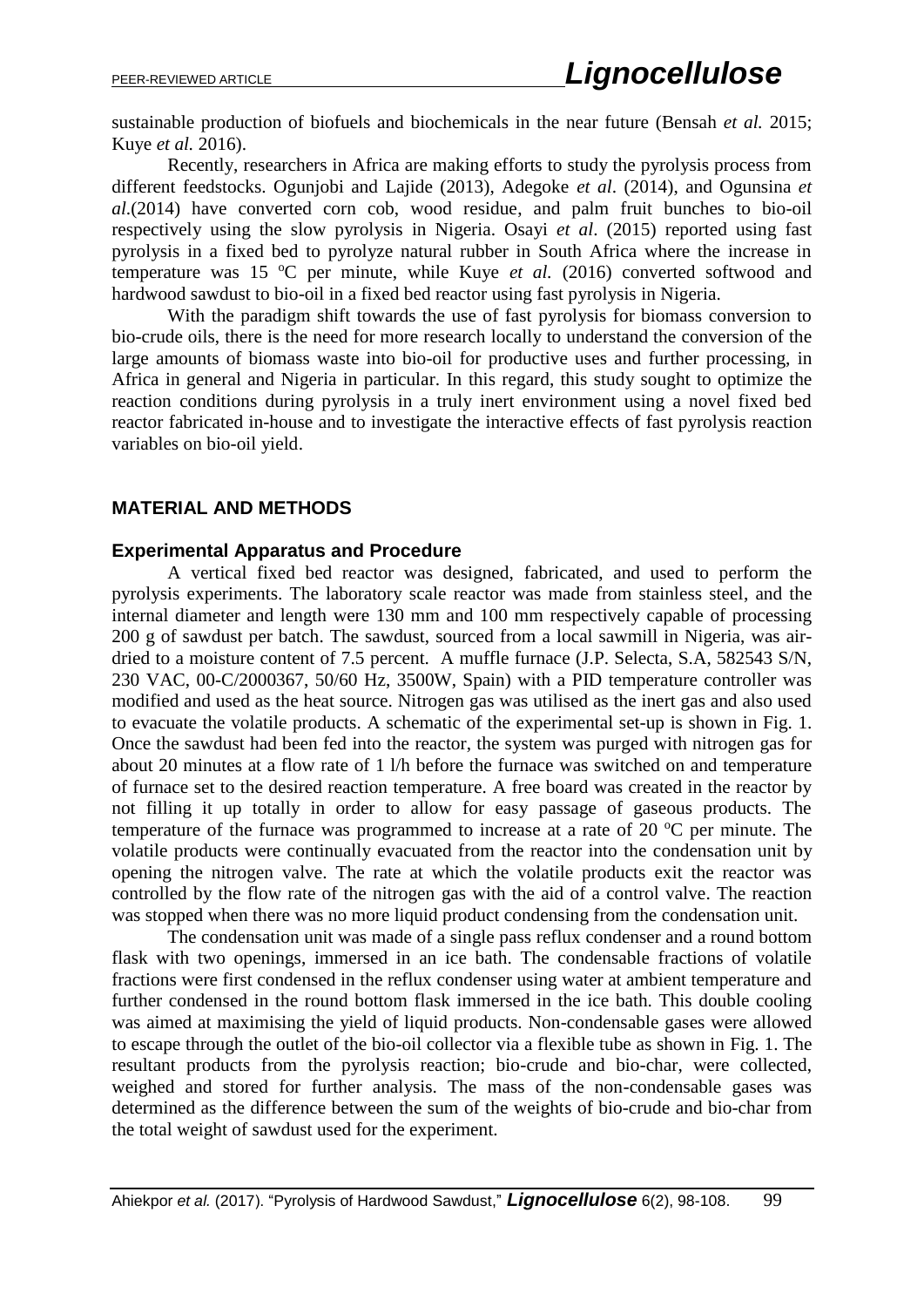

**Fig. 1.** Schematic of experimental set-up: 1. Reactor, 2. Furnace, 3. Reflux condenser, 4. Bio-oil collector 5. Ice trap, 6. Nitrogen bottle, 7. Inert/sweep gas inlet, 8. Vapor outlet 9. Cooling water inlet, 10. Hot water outlet, 11. Non-condensable gas outlet

#### **Design of Experiments**

Three factors – particle size  $(d_p)$ , reaction temperature  $(T)$ , and Nitrogen flow rate  $(F)$ – were selected to study their influence on the pyrolysis of indigenous Nigerian wood sawdust in a fixed bed reactor. The selection of the factors was based on availability of resources (equipment) and practical considerations. The levels for the factors were also chosen based on previous work, practical considerations, and equipment constraints, as shown in Table 1.

|  | $T$ (°C) | F(L/min) | $d_p$ (mm)           |
|--|----------|----------|----------------------|
|  | 400      |          | $d_p < 0.3$          |
|  | 450      |          | $0.3 < d_p < 0.5$    |
|  | 500      |          | $0.5 < d_{p} < 0.71$ |
|  | 550      |          | $0.71 < d_p < 1$     |
|  | 600      |          | $d_{p}$ >            |

**Table 1.** Selected Factors and Levels for Design of Experiments

A central composite circumscribed (CCC) experimental design was chosen, using the recommended six centre point runs (Brown 2009; NIST 2012). The result is a three factor, five-level central composite configuration requiring 20 experiments, which were performed twice in a random order.

The model equation that results from this experimental design procedure is a second-order polynomial (quadratic equation) with ten coefficients which helps to estimate the response surface (Montgomery, 2001). The model equation is generally represented by the equation given below,

$$
Y = \beta_0 + \sum_{i=1}^k \beta_i X_i + \sum_{i=1}^k \beta_{ii} X_i^2 + \sum_{i=1}^k \sum_{j=i+1} \beta_{ij} X_i X_j + \varepsilon
$$
 (1)

where *Y* is the dependent variable (response),  $\beta_0$  is the intercept,  $\beta_i$ ,  $\beta_{ii}$ , and  $\beta_{ij}$  are the coefficients for the linear, quadratic, and interaction terms respectively, *X*<sup>i</sup> and *X*<sup>j</sup> are the independent variables, and *ε* is the error.

Stat-Ease *Design Expert 10.02* statistical analysis programme was utilised to conduct a multi-variable regression analysis on the raw experimental data obtained.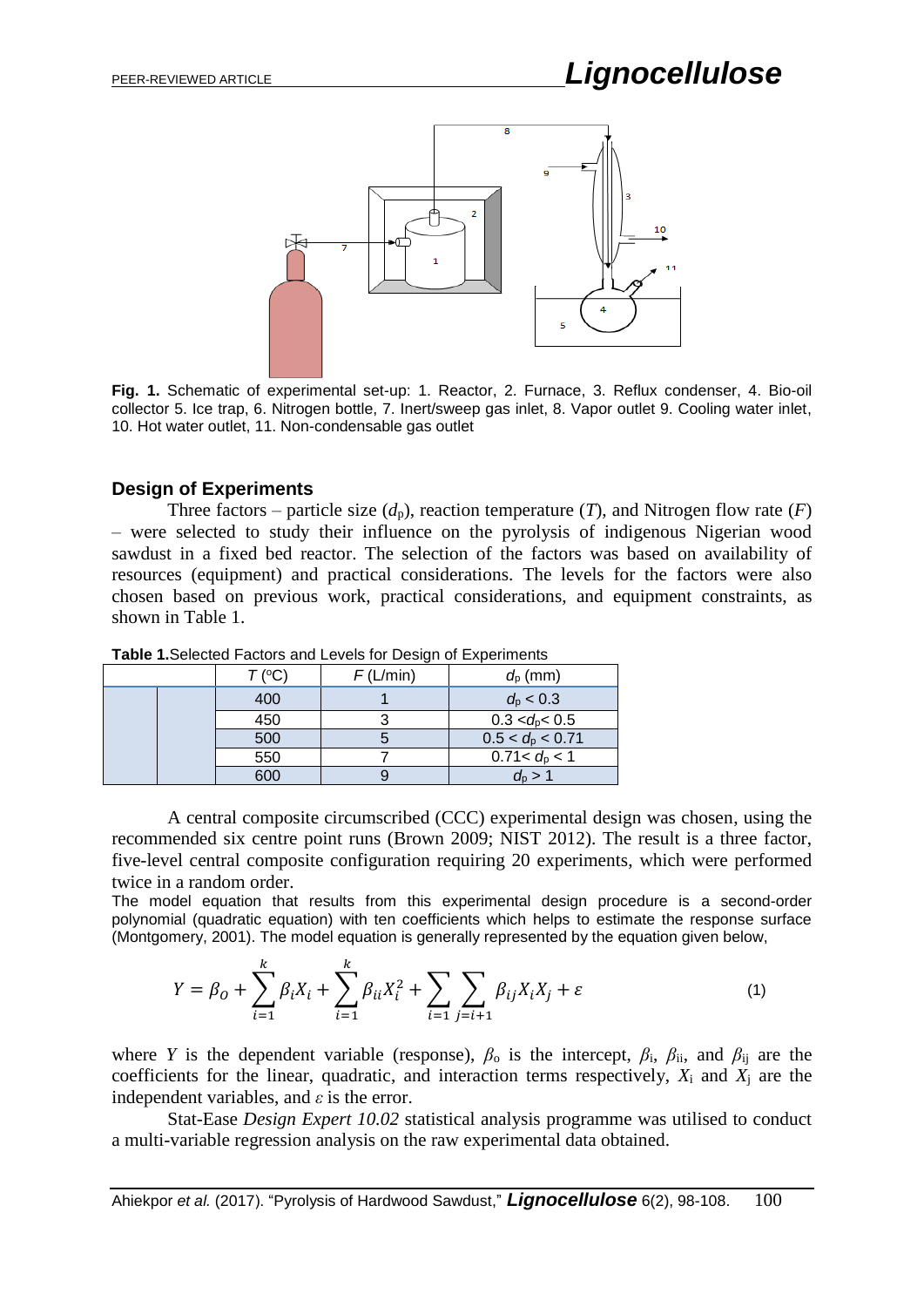# **RESULTS AND DISCUSSION**

#### **Bio-oil Yield**

Forty randomized experiments were conducted, and the yields of the various products for each run are shown in Fig. 2, which shows that the bio-oil yields on a wet basis ranged from just above 32 wt% to 48 wt% and char yield ranges from 28 wt% to 38 wt% at varying reaction conditions. The average yields for bio-oil, char, and non-condensable gas were 43.3 wt%, 31.3 wt% and 25.5 wt%, respectively. Analysis of these results indicated that the investigated pyrolysis parameters had different impacts on the product yield.



**Fig. 2.** Product distribution for 40 experimental runs

# **Regression Model for the Pyrolysis Process**

Stat-Ease *Design Expert 10.02* statistical analysis software was utilized to conduct a multi-variable regression analysis on the raw experimental data obtained. All statistical inferences were made at a 5 % significance level. A summary of the statistics of the resulting model is shown in Table 2.

| <b>Statistic</b>    | Value  |  |
|---------------------|--------|--|
| $R^2$               | 0.9128 |  |
| P-value             | 0.0003 |  |
| Lack of Fit P-value | 0.6531 |  |
| <b>PRESS</b>        | 79.48  |  |
| Adjusted $R^2$      | 0.8344 |  |
| Predicted $R^2$     | 0.5651 |  |
| Adequate precision  | 14.456 |  |

|  |  |  | Table 2. Summary of ANOVA for Bio-oil Yield Full Quadratic Model |
|--|--|--|------------------------------------------------------------------|
|--|--|--|------------------------------------------------------------------|

The difference between Predicted  $\mathbb{R}^2$  and the Adjusted  $\mathbb{R}^2$  is more than 20%, which suggested that a model reduction is required, as some of the model terms may not be significant in the model. The significance of the model terms were analysed to determine which terms may be insignificant to be considered for model reduction. Only three terms were found to be significant in the full model as shown in Table 3 and the insignificant terms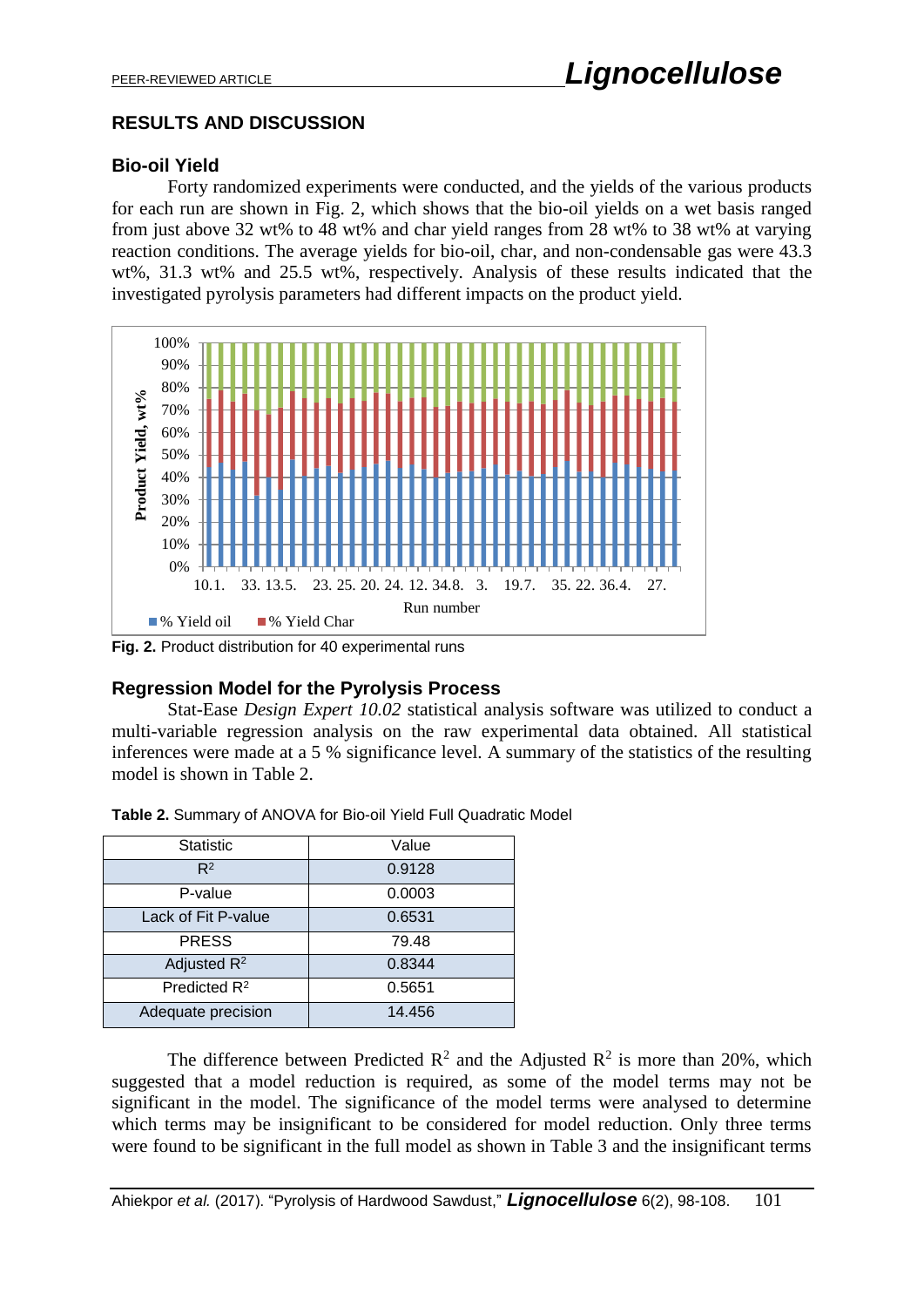were removed, except for those that are needed to support model hierarchy, to examine if the modified (reduced) model would also be significant and was an improvement of the full model.

| Model terms        | F-Value    | p-value $(\alpha=0.05)$ |  |
|--------------------|------------|-------------------------|--|
| A-Temp             | 21.45      | 0.0009                  |  |
| <b>B-Flow rate</b> | 4.51       | 0.0598                  |  |
| C-Particle size    | 2.86       | 0.1216                  |  |
| AB                 | 0.57       | 0.4670                  |  |
| AC                 | 0.11       | 0.7450                  |  |
| BС                 | 6.288E-003 | 0.9384                  |  |
| $A^2$              | 62.51      | < 0.0001                |  |
| B <sup>2</sup>     | 0.031      | 0.8630                  |  |
| C <sup>2</sup>     | 6.41       | 0.0298                  |  |

| Table 3. Summary ANOVA for Full Quadratic Model Terms |
|-------------------------------------------------------|
|-------------------------------------------------------|

The reduced model was established to be significant and to satisfy all conditions of a robust model, as shown in Table 4. The reduced model could explain over 99.9% of the response, which was higher than that of the full model. Also, the difference between Adjusted and Predicted R-squared was less than 20% with the modified model, as desired, and it had higher adequate precision. This implied the modified model allowed a better prediction of the response surface and could be used to explain the design space better than the full model.

**Table 4.** Summarized ANOVA Table for Full Model and Reduced Model

|                     | Full model | <b>Modified Model</b> |  |
|---------------------|------------|-----------------------|--|
| <b>Statistic</b>    | Value      | Value                 |  |
| $R^2$               | 0.9128     | 0.9065                |  |
| P-value             | 0.0003     | < 0.0001              |  |
| Lack of Fit P-value | 0.6531     | 0.8586                |  |
| Adjusted $R^2$      | 0.8344     | 0.8732                |  |
| Predicted $R^2$     | 0.5651     | 0.7025                |  |
| Adequate precision  | 14.456     | 21.048                |  |
| <b>PRESS</b>        | 79.48      | 54.38                 |  |

The final model equation is given as:

$$
Y_{bio-oil} = -176 + 0.8T - 0.4F + 18d_p - 8 \times 10^{-4}T^2 - 11d_p^2 \tag{2}
$$

The actual (raw experimental yields) and predicted bio-oil yields from the model equation are shown in Table 5 below.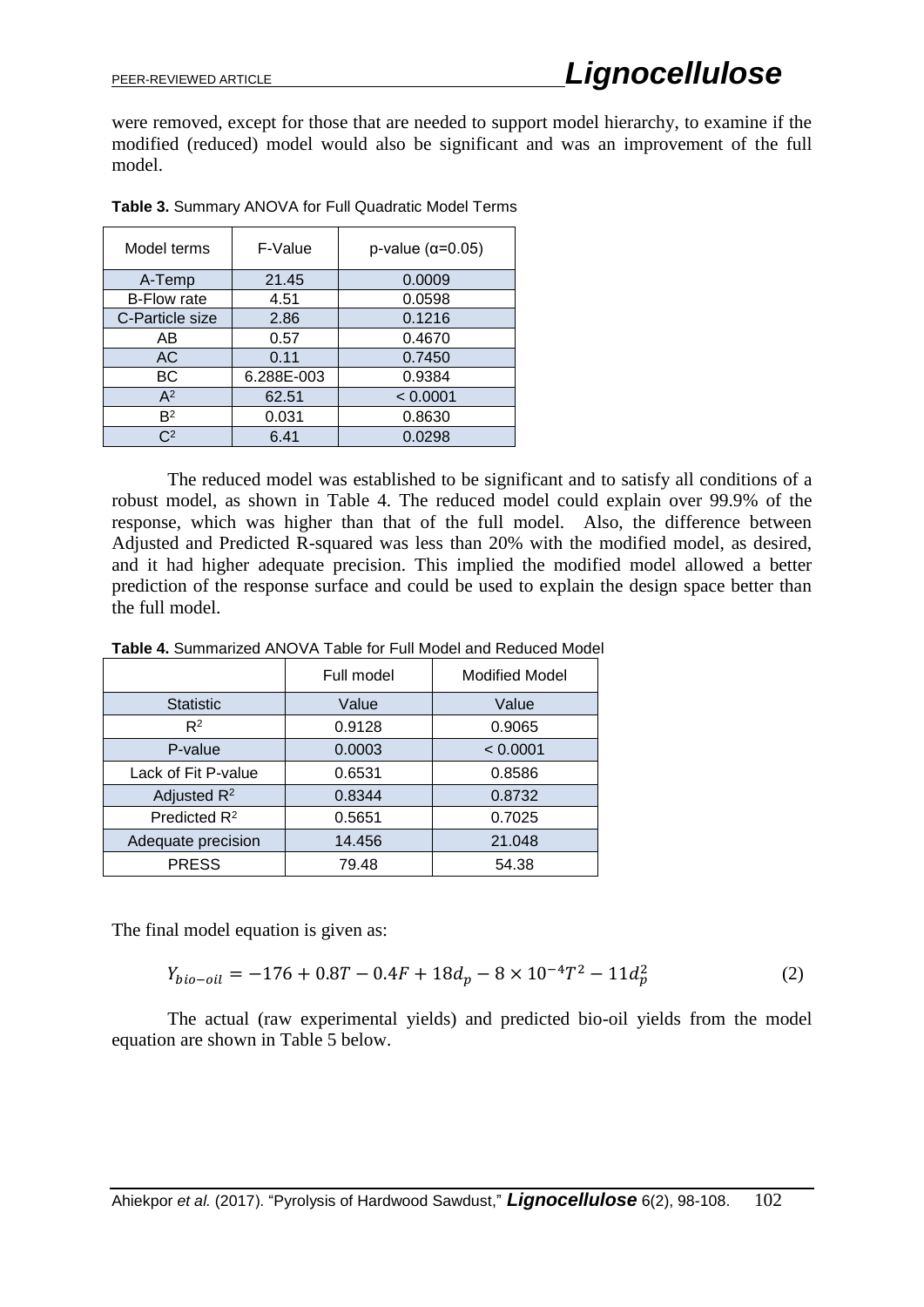| Temp, °C | Flowrate,<br>L/min | Particle size,<br>mm | Actual | Predicted (modified<br>model) |
|----------|--------------------|----------------------|--------|-------------------------------|
| 500      | 5                  | 1.2                  | 44.3   | 44.02                         |
| 450      | 3                  | 0.4                  | 41.4   | 41.01                         |
| 600      | 5                  | 0.65                 | 41.1   | 40.56                         |
| 550      | 7                  | 0.4                  | 42.6   | 42.66                         |
| 450      | $\overline{7}$     | 0.8                  | 42.1   | 41.29                         |
| 450      | 3                  | 0.8                  | 42.2   | 42.83                         |
| 500      | 5                  | 0.65                 | 44.9   | 45.38                         |
| 500      | 5                  | 0.65                 | 46.8   | 45.38                         |
| 500      | 1                  | 0.65                 | 47.5   | 46.92                         |
| 450      | 7                  | 0.4                  | 41     | 39.47                         |
| 500      | 5                  | 0.65                 | 45.8   | 45.38                         |
| 550      | 7                  | 0.8                  | 44.1   | 44.48                         |
| 550      | 3                  | 0.8                  | 45.4   | 46.02                         |
| 500      | 9                  | 0.65                 | 43.2   | 43.84                         |
| 500      | 5                  | 0.65                 | 43.9   | 45.38                         |
| 500      | 5                  | 0.65                 | 43.9   | 45.38                         |
| 400      | 5                  | 0.65                 | 33.3   | 34.18                         |
| 500      | 5                  | 0.65                 | 47     | 45.38                         |
| 550      | 3                  | 0.4                  | 44.5   | 44.20                         |
| 500      | 5                  | 0.25                 | 41     | 42.26                         |

#### **Effect of Biomass Particle Size on Bio-oil Yield**

Bio-oil yield seems to increase with increasing particle size. However, a careful study of Figs. 3 and 4 showed that bio-oil increased until around particle size 700 um and then remained constant and began to decrease at around 1000 um. This trend suggests that mean particle sizes lower than 600 um and larger than 1000 um may not be suitable for maximising bio-oil yield. There are conflicting reports in literature about the influence of particle size on bio-oil yield. Some researchers argue that particle sizes should be small to enhance gas-solid heat transfer for pyrolysis process (Bridgwater *et al.* 1999) for increased bio-oil yield. Jahirul *et al.* (2012) argue that, particle size does not affect bio-oil yield and that it does not have to be less than 1 mm as recommended by other researchers.

This study revealed that for a fixed bed pyrolysis process, too fine particle sizes (below 700 um) should be avoided since they may not be completely pyrolysed due to entrainment out of the reaction zone. This observation supports the claims of Pattiya and Suttibak (2012). Also, too large particle sizes above 1000 um should be avoided as recommended by Bridgwater *et al.* (1999).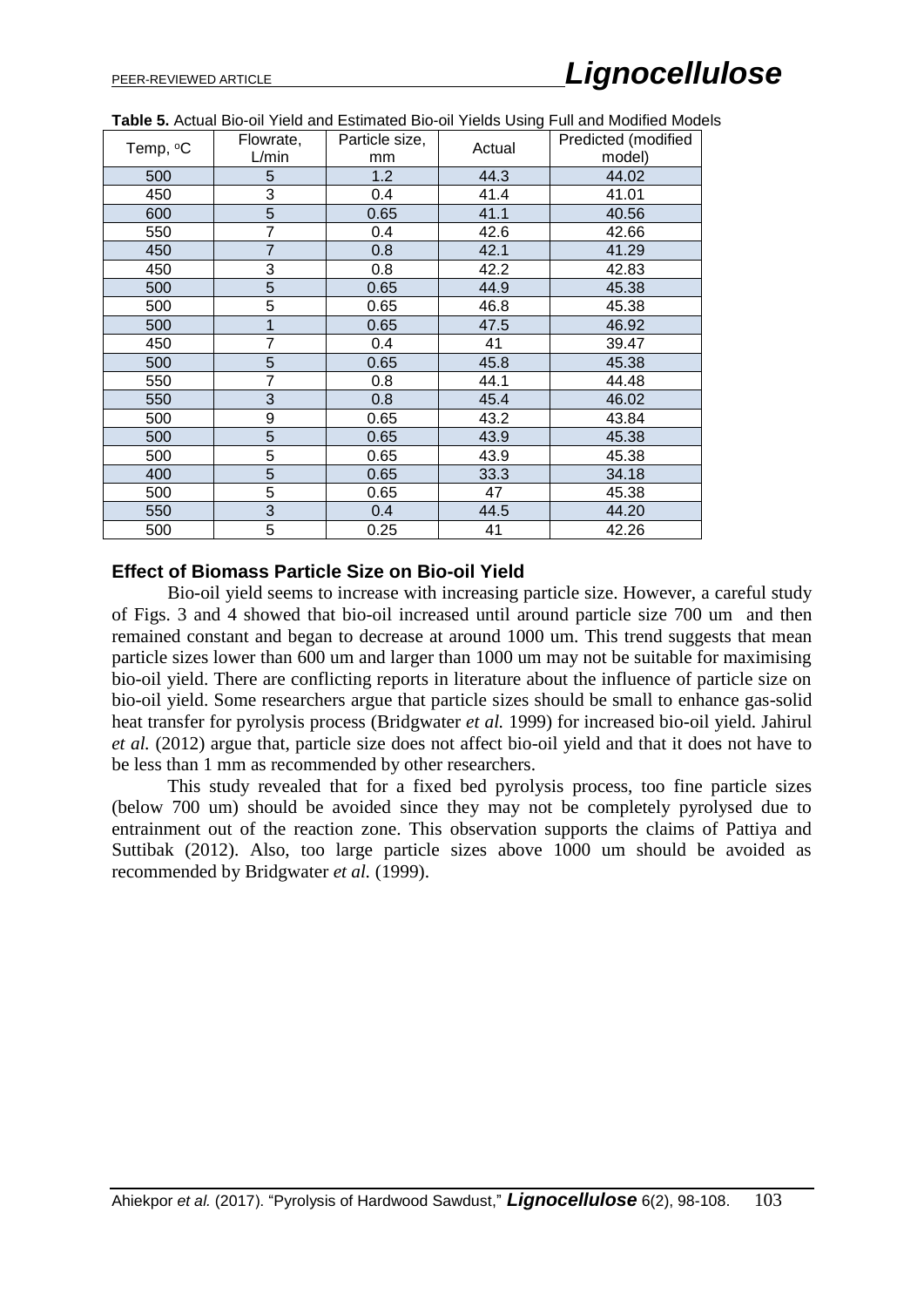

**Fig. 3.** Effect of particle size on bio-oil yield



**Fig. 4.** Bio-oil yield as a function of temperature and particle size

#### **Effect of Temperature on Bio-oil Yield**

The bio-oil yield increased with increasing temperature until it peaked and began to decrease, as shown in Fig. 5. This is in agreement with previous works of Salehi *et al.* (2013). The lower yields at low temperatures could be explained by the decomposition of cellulose, hemicellulose, and lignin components of the sawdust. Hemicellulose begins to degrade when heated from a temperature of 150  $\degree$ C to 350  $\degree$ C (Prakash and Karunanithi 2008); cellulose degrades above 300  $\rm{°C}$  (Shafizadeh, 1982); and lignin components decompose at a higher temperatures ranging from 250  $\degree$ C and 500  $\degree$ C. In this work the bio-oil yield increased until the temperature reached about 520  $^{\circ}$ C, where the yield began to decrease. The decrease in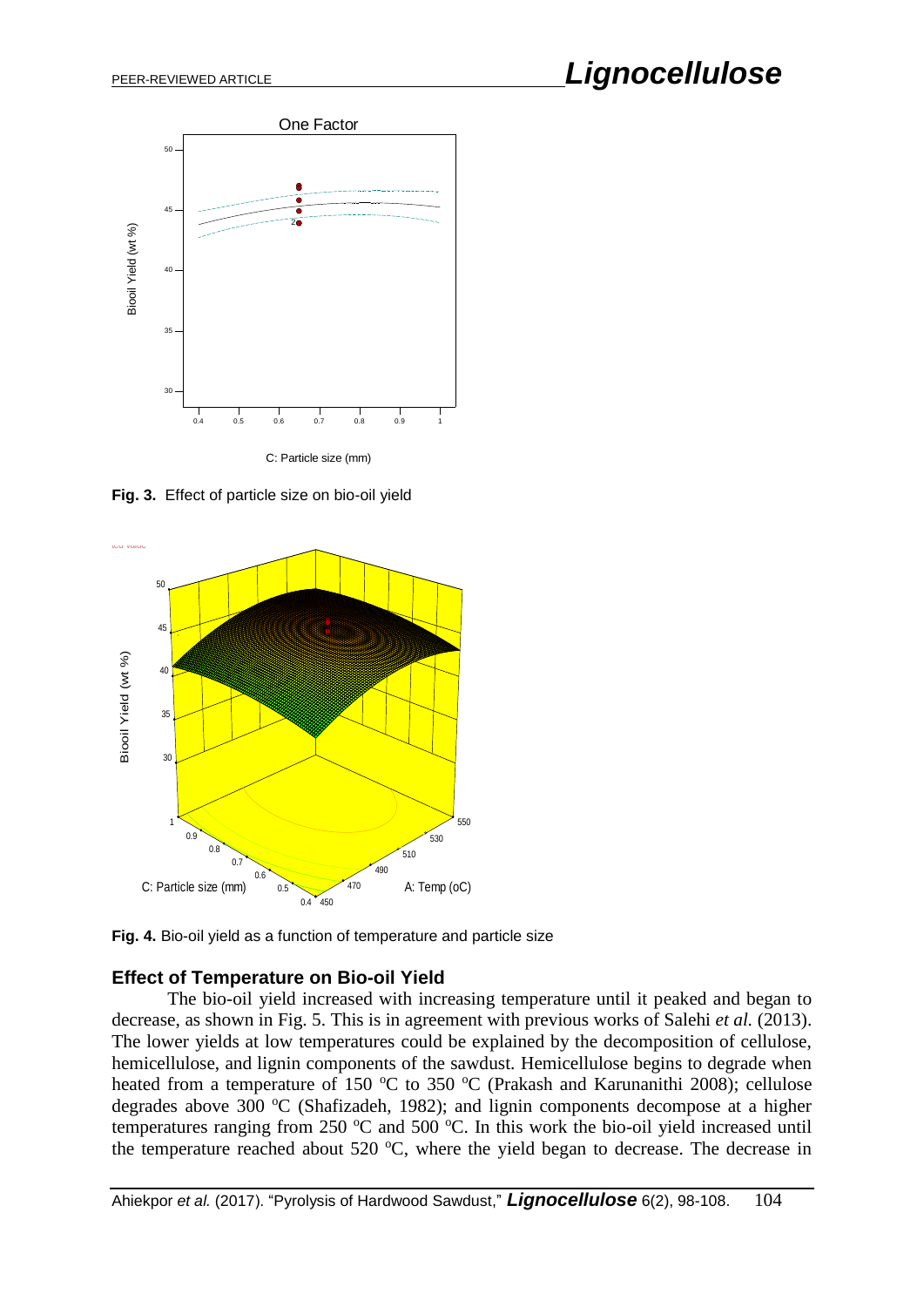bio-oil yield at temperatures above  $520 \text{ °C}$  could possibly be due to cracking of pyrolysis vapors at higher temperature, as speculated by Pattiya (2011) and Bok *et al.* (2012).



**Fig. 5.** Effect of temperature on bio-oil yield

# **Effect of Carrier Gas Flow Rate on Bio-oil**

The carrier gas helps to remove the volatile vapours from the reaction chamber to the condenser, where the vapours are condensed into bio-oil. It also provides an inert atmosphere in the reactor. It was expected that increased flow rate would reduce secondary cracking of vapours and hence lead to increased bio-oil yield. However, experimental results, as shown in 2 Figs. 6 and 7, indicated that increasing the flow rate decreased the bio-oil yield. This could be as a result of the volatile gases flowing too quickly to allow for effective condensation by the condensation unit. There is also the possibility of sawdust particles being entrained from the reactor at higher gas flow rate. Eigs. 6 and 7, indicated that increased of our yields<br>Figs. 6 and 7, indicated that increasing the flow is<br>a result of the volatile gases flowing too quick<br>condensation unit. There is also the possibility condensation at h



**Fig. 6.** Effect of gas flow rate on bio-oil yield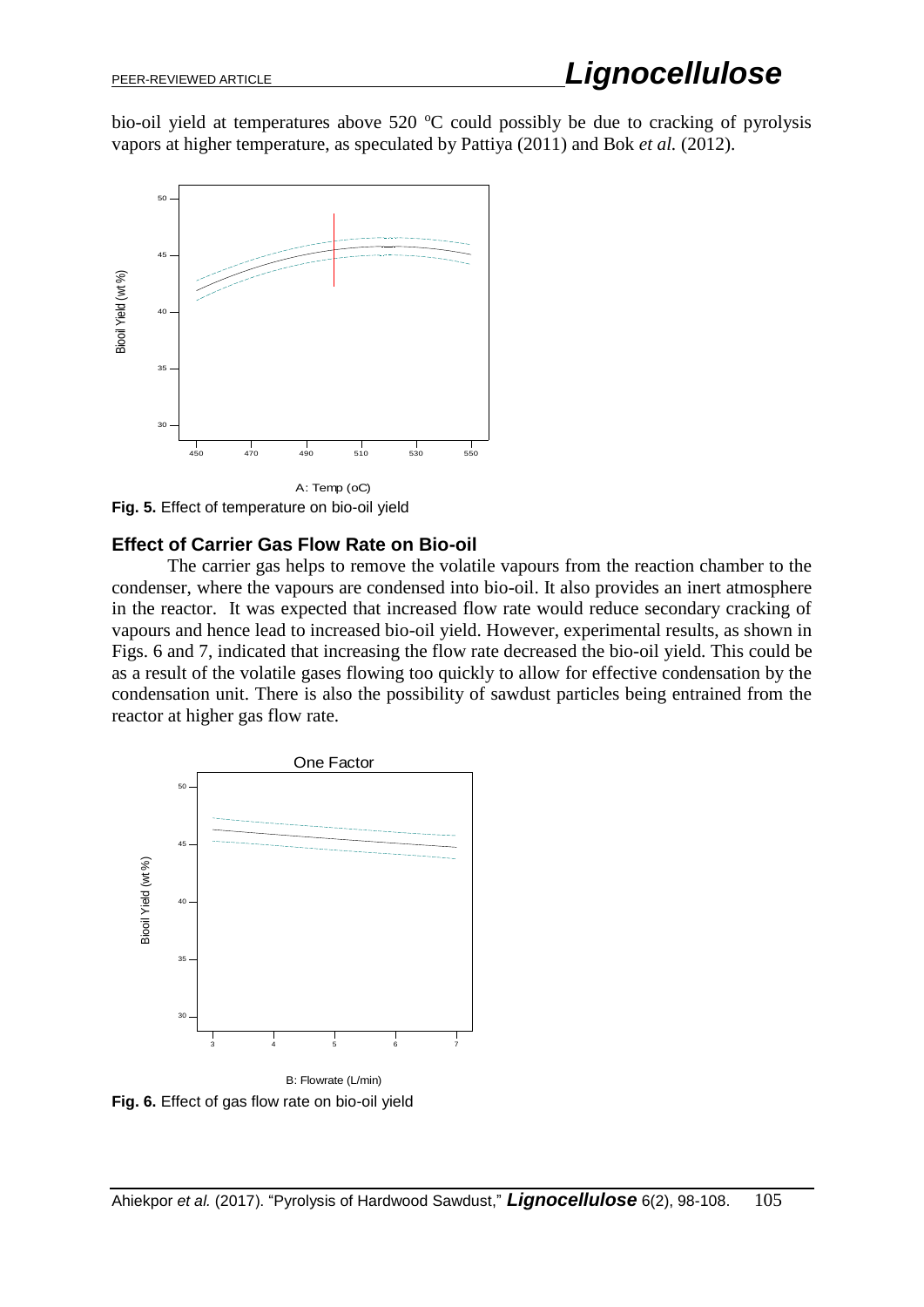# PEER-REVIEWED ARTICLE *Lignocellulose*



**Fig. 7.** Bio-oil yield as a function of flow rate and particle size

### **Optimum Pyrolysis Conditions for Bio-oil Production**

After solving the model equations developed with the help of Design Expert 10.02, the optimum reaction conditions for maximizing bio-oil yield in a fixed bed reactor were determined to be temperature of 530  $^{\circ}$ C, flow rate of 3 L/h, and particle size range of  $0.71 \leq d_p \leq 1$  mm. The average optimum yield at these operating conditions is estimated to be 46.9 wt%.

#### **CONCLUSIONS**

- 1. From the optimisation experiments and analysis performed, the optimum reaction conditions for maximizing bio-oil yield were reaction temperature of 530  $^{\circ}$ C, sweep gas flow rate of 3 L/h, and particle size of between 0.71 mm to 1 mm.
- 2. Also, interaction effects of the main factors involved in the pyrolysis process for biooil production were not significant, with temperature being the main factor influencing the amounts of bio-oil produced based on the results of the regression analysis performed.

#### **ACKNOWLEDGEMENTS**

Our sincere appreciation goes to Petroleum Development Trust Fund, Nigeria, for providing funds for this research.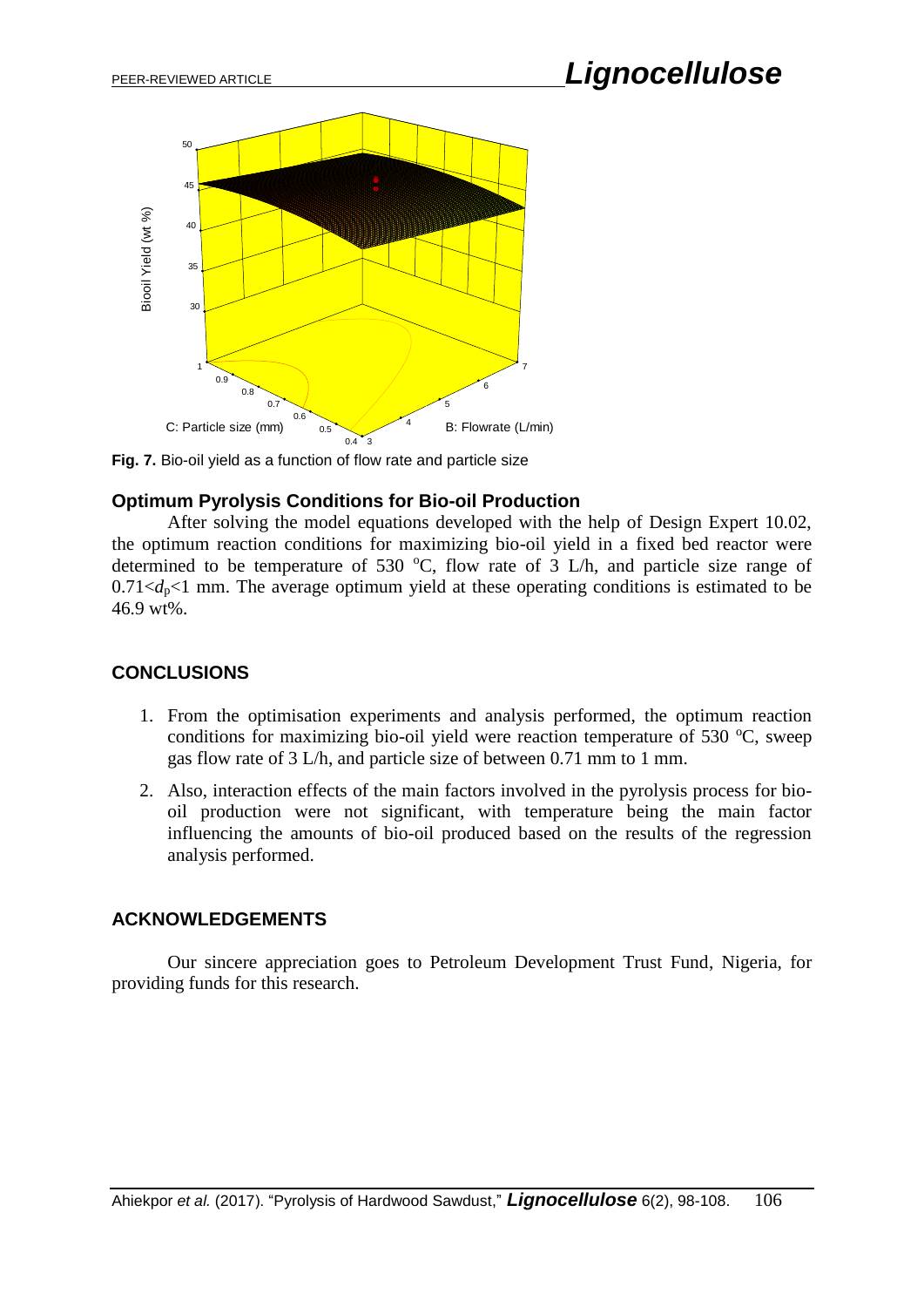# **REFERENCES CITED**

- Adegoke, O.A., Fuwape, J. A., and Fabiyi, J. S. (2014). "Combustion properties of some tropical wood species and their pyrolytic products characterization," *Energy and Power* 4(3), 54-57.
- Ahiekpor, J. C., Kuye, A. O., and Osei-Wusu, A. (2015). "Liquid fuels production by pyrolysis from waste – opportunities and challenges in Africa,"  $2<sup>nd</sup>$  International Conference on Applied Sciences and Technology, 28-30 October. Kumasi, Ghana.
- Bensah, E. C., Kadar, Z., and Mensah, M. Y. (2015). "Ethanol production from hydrothermally-treated biomass from West Africa," *BioResources* 10(4), 6522-6537.
- Bok, J. P., Choi, H. S, Choi, Y. S., Park, H. C., and Kim, S. J. (2012). "Fast pyrolysis of coffee grounds: Characteristics of product yields and biocrude oil," *Energy* 47, 17-24.
- Bridgwater, A. V. (1999). "Principles and practice of biomass fast pyrolysis," *Journal of Analytical and Applied Pyrolysis* 51, 3-22.
- Brown, N. J. (2009). "Development of a lab-scale auger reactor for biomass fast pyrolysis and process optimization using response surface methodology," Iowa State University. Graduate Thesis and Dissertations. Paper 10996
- Butler, E., Devlin, G., and McDonnell, K. (2011). "A review of recent laboratory research and commercial developments in fast pyrolysis and upgrading," *Renewable and Sustainable Energy Reviews* 15(8), 4171-4186.
- Isahak, W. N. R. M., Mohamed, W. M. H., Mohd, A. Y., and Taufiq-yap, Y. H. (2012). "Review on bio oil production from biomass by using fast pyrolysis method," *Renewable and Sustainable Energy Reviews* 16, 5910-5923.
- Jahirul, M. I., Rasul, M. G., Chowdhury, A. A., and Ashwath, N. (2012). "Biofuels production through pyrolysis - A technological review," *Energies* 5, 4952-5001.
- Kemausuor, F., Kamp, A., Thomsen, S. T., Bensah, E. C., and Ostergard, H. (2014). "Assessment of biomass residue availability and bioenergy yield in Ghana," *Resources, Conservation and Recycling* 86, 28-37.
- Kuye, A. O., and Edeh. I. (2013). "Production of bio-oil from biomass using fast pyrolysis A critical review," *Journal of Minerals Research* 1(1), 1-20.
- Kuye, A., Ahiekpor, J. C., and Osei-Wusu, A. (2016). "Fast pyrolysis of African Danta hardwood (*Nesogordonia papaverifera*) and Obeche softwood (*Triplochiton scleroxylon)*  Sawdust," *Journal of Petroleum Technology Development Fund* 6(2), 67-76.
- Montgomery, D. C. (2001). *Design and Analysis of Experiments*, New York, John Wiley and Sons,  $5<sup>th</sup>$  Ed.
- NIST/SEMATECH. (2012), "*E-handbook for statistical model".*
- Ogunjobi, J. K., and Lajide, L. (2013). "Characterisation of bio-oil and bio-char from slow pyrolysed Nigerian yellow and white corn cobs," *Journal of Sustainable Energy and Environment* 4, 77-84.
- Ogunsina, B. S., Ojolo, S. J., Ohunakin, O. S., Oyedeji, O. A., Matanmni, K. A., and Bamgboye, I. A. (2014). "Potentials for generating alternative fuels from empty palm bunches by pyrolysis," *JOMAR.* 8, 50-60.
- Osayi, I. J., Iyuke, S., Diakanua, N. B., and Ogbeide, S. E. (2015). "Liquid fuels production from natural rubber," 1<sup>st</sup> International Oil Flow Conference, Uniport, Port Harcourt, Nigeria.
- Pattiya, A. (2011). "Bio-oil production via fast pyrolysis of biomass residues from cassava peels in a fluidised-bed reactor," *Bioresource Technology* 102, 1959-1967.